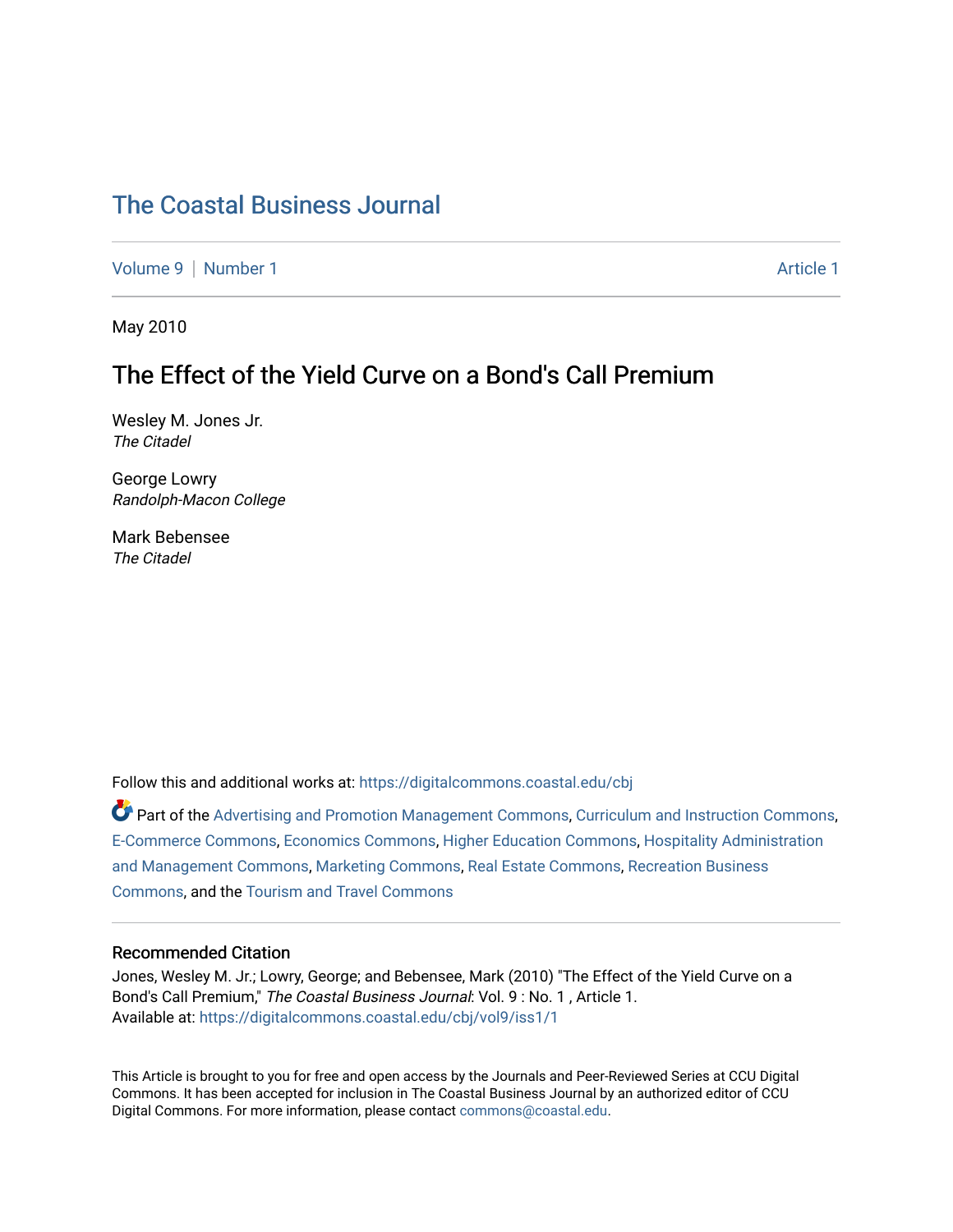#### **THE EFFECT OF THE YIELD CURVE ON A BOND'S CALL PREMIUM**

## **Wesley M. Jones, Jr, The Citadel George Lowry, Randolph-Macon College Mark Bebensee, The Citadel**

### **ABSTRACT**

*Much of today's corporate debt is callable, and the value of the call provision attached to a corporate debt instrument is a function of the likelihood of the call provision's being exercised by the bond issuer. This study examines the effect of the shape of the yield curve on the value of the call premium placed on callable bonds over similar non-callable bonds. Since a bond issuer will only call a bond when interest rates are lower than they were at the time of the bond's issue; the likelihood of a call being exercised will increase as interest rates are expected to decline over time. The market conveys its expectations about the future direction of interest rates by the way it prices fixed-income securities. This expectation is reflected in the shape of the yield curve on government debt. If the yield curve is upward sloping, then the market is conveying its expectation that, over time, interest rates will rise. This would represent a set of expectations that reduces the likelihood that a call would be exercised, reduces the value of the call premium, and drives the price of the callable issue closer to the price of similar non-callable issues. Conversely, if the yield curve is downward sloping, then the market is conveying its expectation that, over time, interest rates will decline. This would represent a set of expectations that increases the likelihood that a call would be exercised, increases the value of the call premium, and drives the price of the callable issue below the price of similar non-callable issues.*

#### **INTRODUCTION**

Corporate bond yields are a function of several factors generally assumed to be additive in nature. First, bonds yields compensate investors for deferring consumption today in favor of increased consumption at some later time. Investors will not defer consumption today in return for the same consumption at a later time. It is only the expectation of greater future consumption that will prompt individuals to defer consumption to a future time. Additionally, compensating investors for deferred consumption alone is insufficient for prompting investment. Purchasing power must also be preserved. For example, if investors require a 3% return to defer consumption for a year, and if prices rise by 3% during the year, then a 3% rate of return on the investment (which would cover the reward for deferral of consumption) results in zero gain to investors; so they would have essentially deferred consumption for free. Investors have no way of knowing what future inflation rates will be that the time they invest; therefore, the extra return required to compensate for inflation is based on their expectation of the average level of inflation over the corresponding holding period. This inflation premium is common to all securities.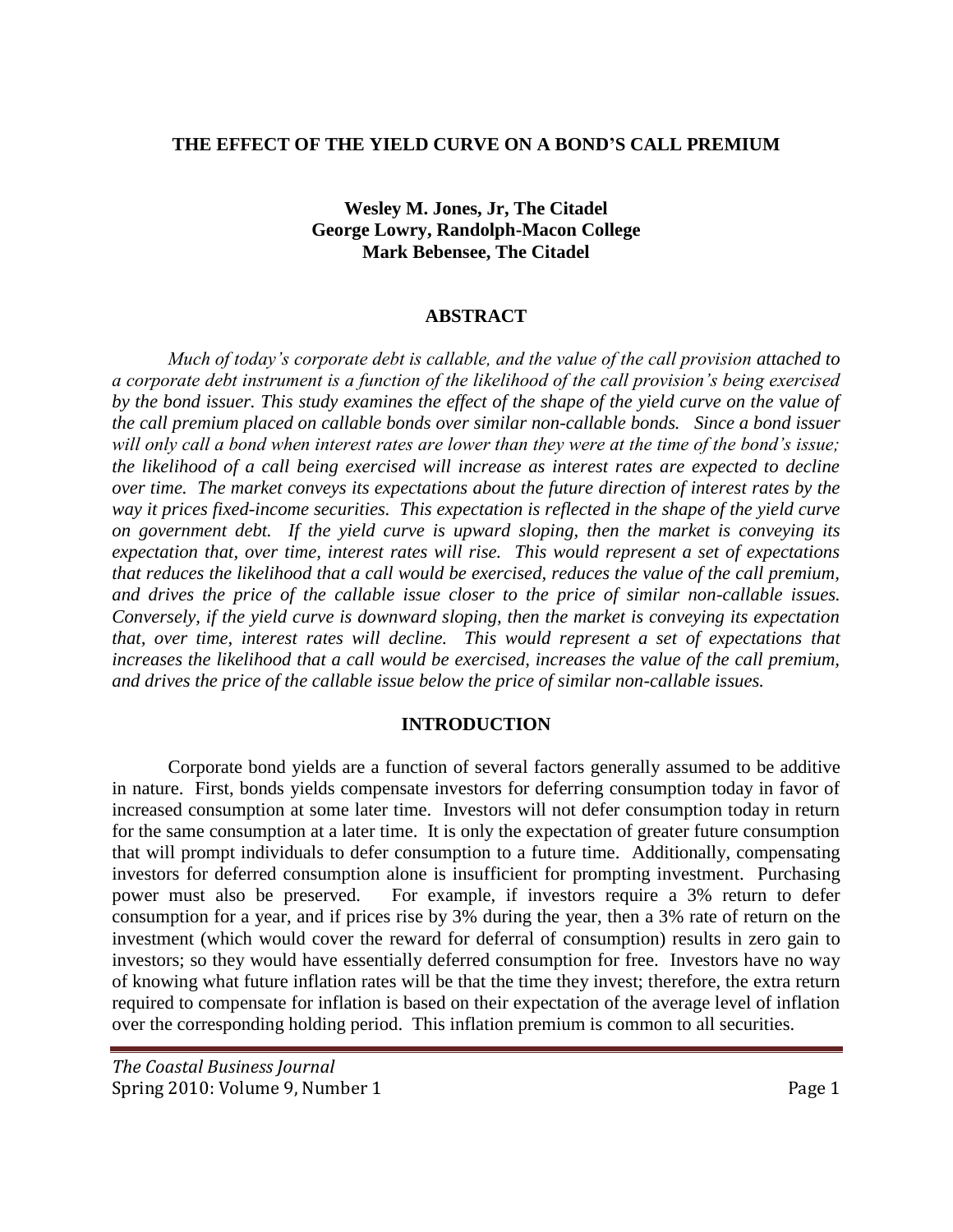Bond contracts often contain various codicils designed to benefit one party or the other to the agreement. Most indenture provisions are designed to make the bond more attractive to the bondholder and thus enhance the price and lower the yield. For example, the imposition of restrictions on the firm such as a non-subordination provision will cause the market to perceive the bond as less risky, more attractive, and thus more valuable. This results in downward pressure on the interest rate that the issuer will be required to agree to over the life of the bond. [Jones (1998)]

Another contract element one might find in a bond contract is the conversion right. The conversion right gives the bondholder the option to convert the bond into a specified number of shares of the company's stock. This has the theoretical effect of a call option to the bondholder on the company's stock and allows the bondholder to participate in share price appreciation resulting from the company's investments, if they so desire. For example: A bond is sold in the primary market for its face value of \$1,000; at the time the bond is issued, the issuing company's stock is trading for a price of \$40 per share. The bond contains a conversion privilege that allows the bond holder to convert the bond to 20 shares of stock (the conversion ratio). Since this conversion ratio remains constant, the bondholder now has a call option on the company's stock at a strike price of \$50 per share  $(\$1,000/20 = \$50)$ , and the option is currently out of the money (strike price > market price).

Most convertible bonds are issued with the conversion option "out of the money" for obvious reasons. If the bond were issued with the conversion option "in the money," then investors would buy the bond and convert it to stock and make a riskless profit. This would drive the price of the bond up until the conversion call option is approximately "at the money." However, if the market believes that price appreciation in the company's stock is likely to occur, then the value of the conversion option will increase the value of the bond. This will lower the yield that the market requires on the convertible bond. (Jones 2001)

The call provision, which allows the issuer to redeem the bond early in the event of a lower interest environment, has been associated with lower bond prices and higher yields. [See for example: Allen, Lamy and Thompson (1990), and Jones (2001)]. The current study examines the continuing effect of these contract elements on yield premiums. Since the value of the call option on the bond accrues to the borrower (issuer), it is exacted from the lender (bondholder). If the value of the option increases, then the value of the callable bond declines in similar fashion. For example, if we compare two bonds that are identical in every aspect except that one is callable and one is not, then the difference in their market values must be attributable to the call option. However, the value of the call option actually has two components: the dollar value of the option (intrinsic value), and the likelihood that the option will be exercised (time value). As noted earlier, the call option is only valuable to the issuer when interest rates are lower than they are currently paying. Therefore, the expected value of the call option will increase as current interest rates differ on the low side from the interest rate on the bond. This is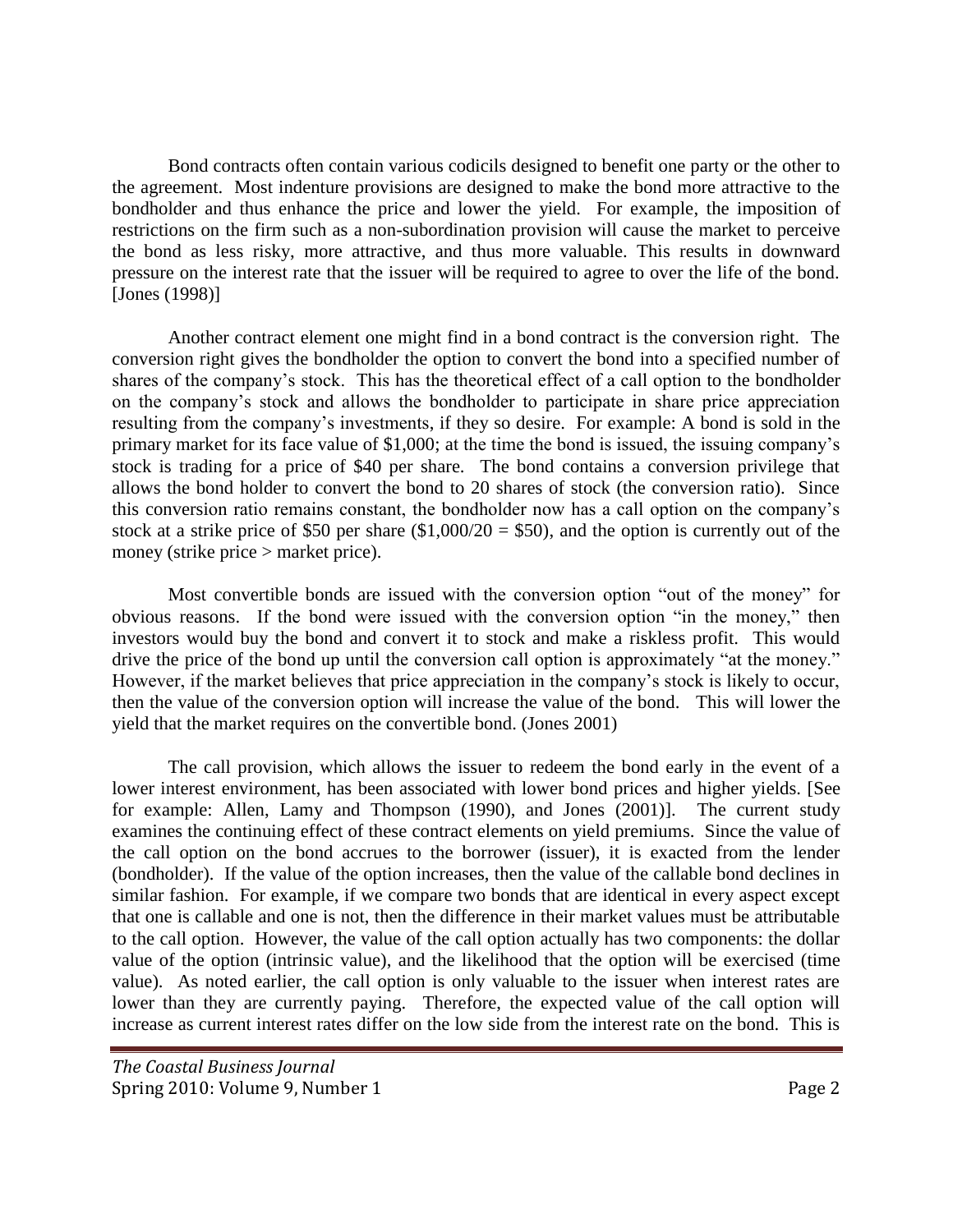why finance professors often note to students that bonds that are trading at a discount to face value (i.e., market rates are above the coupon rate) are not likely to be called. In this instance, the value of the call option is essentially zero, because the likelihood of the option's being exercised is essentially zero.

If the market expects interest rates over time to decline (as indicated by a downwardsloping yield curve), then the likelihood of a future call increases, and the price of the callable bond should fall below that of the otherwise identical non-callable bond.

#### **THE MODEL**

To examine the effect of the shape of the yield curve on bond yield, the following model is specified:

$$
YLD = \alpha + \sum \beta_i CV_i + \delta Slope
$$

where YLD is the yield on the issue reported on the issue date. The  $CV_i$ 's represent a vector of control variables included as the result of theory and prior empirical work. These control variables include call protection, term to maturity, issue size, issue rating, presence of a conversion option, and whether the issue is dually-rated or split-rated. For example, see Allen, Lamy, and Thompson (1990); Altinkilic and Hansen (2000); Billingsley, Lamy, Marr, and Thompson (1985); Blackwell, Marr, and Spivey (1990); Chatfield and Moyer (1986); Ederington (1986); Jewell and Livingston (1998); Liu and Moore (1987); Livingston, et al. (1995); Logue and Rogalski (1979); Sorensen (1979); Rogowski and Sorensen (1985); and Livingston and Miller (2000).

The **slope** variable is the slope of the characteristic line through the yield curve on the day the bond was issued. This variable is used as a proxy for the likelihood of a bond call being exercised by the issuer. We assume that a bond issuer would not exercise a call provision in an environment of interest rates higher than those that existed at the time the bond was issued and, conversely, that conditions of falling interest rates will increase the likelihood that a call option will be exercised. In this case, the bond issuer would be able to exchange higher interest cost for lower interest cost. The slope variable is determined exogenously to this model by using linear regression on the yield on treasury securities against their respective terms to maturity on the issue date of the bond issue. The slope coefficient of this regression model is used as a proxy for call likelihood. A steeper slope should result in a lower risk of the bond being called, and consequently a lower required yield, and vice-versa.

If the issue is callable prior to maturity, a binary indicator variable (**Callable)** is given a value of 1; otherwise, it is set to zero. The interaction of the call variable and the yield slope variable is important for this study, because the ability to call an issue early represents an option to the issuing firm that has a positive value which will accrue from the purchaser of the bond. In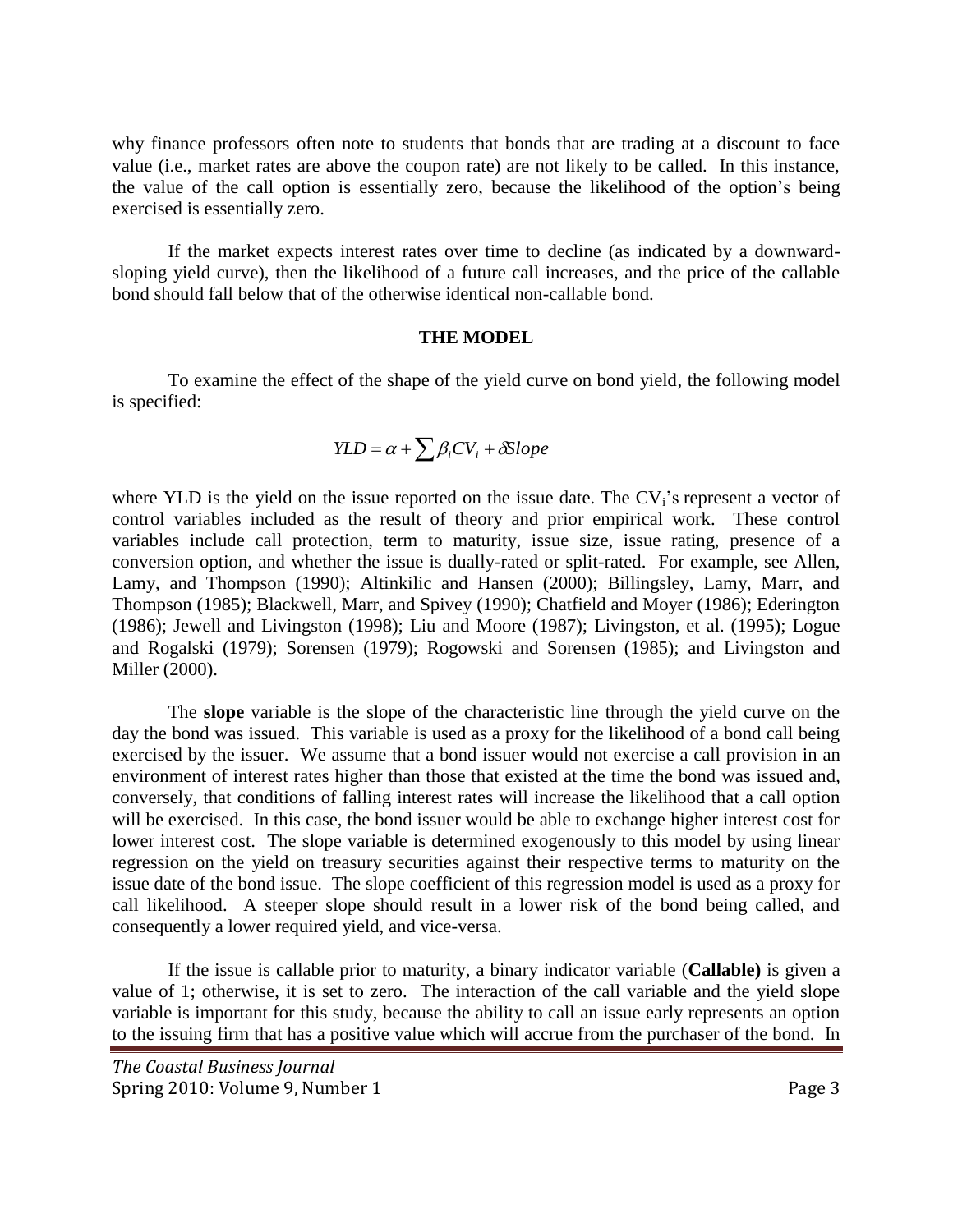addition, the ability to call the issue early raises the possibility that under conditions of falling market rates, the very condition under which the holder of the bond will want to keep it, the bond issue may be prematurely recalled, forcing the holder to reinvest at a lower rate (reinvestment rate risk). These arguments suggest that the relationship between the call indicator variable and a bond's excess yield should be positive. The greater the likelihood that the bond will be called, the higher the return required by the investor interested in buying the issue. At the same time, the length of time that an issue is protected from being called should mitigate this impact. The model includes the length of time that an issue is call-protected (in years) by subtracting the issue year from the year that the issue is first callable (**CallProt**). The sign of this variable in the model should be negative; that is to say that the longer the issue is call-protected, the lower the required offering yield, other things equal*.*

**Term** is the number of years to maturity of the issue. This variable is included as a proxy for interest rate risk. Interest rate theory suggests that interest rate risk rises as term to maturity increases. Therefore, we expect that longer-term issues will have a higher required yield than shorter-term issues in order to compensate for the additional interest rate risk. We test the model with both the nominal value in years for the term variable and the natural log of the term variable.

**Size** is the proceeds of the issue in dollars. We include this variable as a proxy for the liquidity risk of the issue. Fisher (1959) suggests that the amount of debt issued will have an impact on the liquidity risk of the issue. This impact can be either positive or negative. Larger issues may be traded more frequently, thus reducing the liquidity risk of the issue; or a large issue may have a negative price impact, increasing liquidity risk. We test the model with both nominal value in millions and the natural log of the size variable.

We use the issue's Standard and Poor's rating as a proxy for default risk. While each issue in the sample has a rating from both Moody's and Standard and Poor's, previous work by Jones (1998) suggests that the market places greater weight on Standard and Poor's rating; therefore, we use the S&P rating to categorize issues with respect to default risk. We place the issues into one of four default risk groups: **Very High Grade** (AAA), **High Grade** (AA to A), **Medium Grade** (BBB), and **Speculative** (BB+ and lower). We assign three indicator variables a value of 1 or 0, depending upon the category in which the issue's S & P rating falls. The Speculative grade issues will have a value of 0 for all three, Medium grade would be coded as 0,0,1; High grade as 0,1,1; and very high grade as 1,1,1. We use indicator variables rather than a continuous variable because the ratings represent categories of risk rather than a continuous risk measurement. In other words, AA is not more risky than AAA by some fixed amount; rather, AA (or any rating class, for that matter) represents a broad category of issues which are similar, but not identical.

**Split** is an indicator variable set equal to 1 if Moody's rates the issue differently than Standard and Poor's or 0 if the two ratings are the same. Billingsley et. al. (1985) examined 258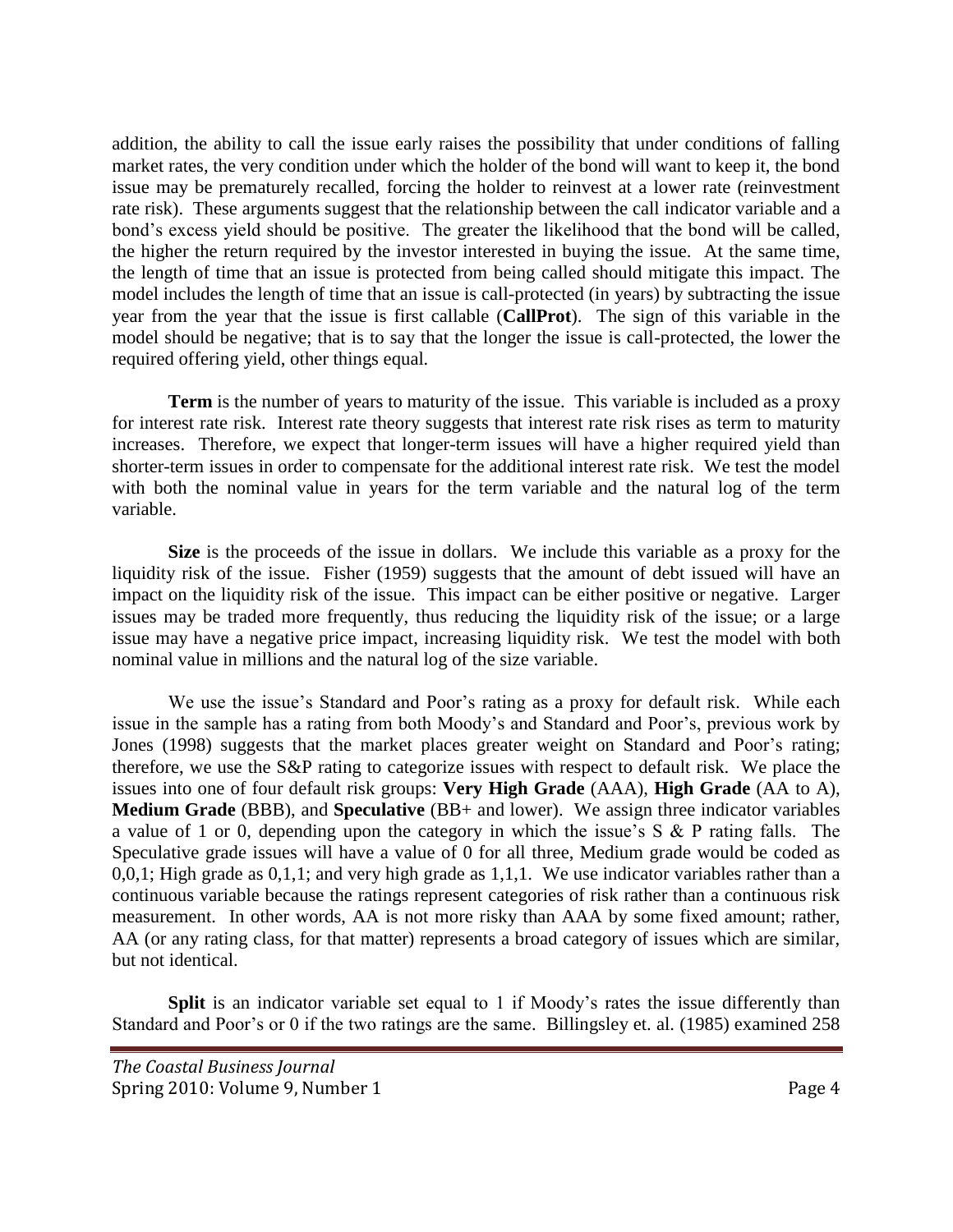bonds issued between January 1977 and June 1983, 12.9% of which were split rated. Their study found that investors perceive split-rated issues as more risky than non-split-rated issues. We therefore expect that split-rated issues will have a higher yield than non-split-rated issues [See also Ederington (1986), Liu and Moore (1987), and Jones (1998)].

**Conv** is an indicator variable that will have a value of one if the issue is convertible prior to maturity at the option of the holder and zero otherwise. The option to convert the bond into shares of stock acts fundamentally the same as a call option on the issuer's stock at a strike price equal to the conversion price of the bond. Jones (2001) examined whether or not the bond purchaser places a value on the conversion option. Theory suggests that the added option value of the conversion privilege would increase the price an investor would be willing to pay for a particular issue, which, in turn, would have the effect of lowering the required yield. Jones' (2001) work supported this theoretical relationship, finding that in his sample the average excess yield for convertible bonds was lower than the average excess yield for non-convertible bonds.

## **DATA**

The dataset for this study consists of 5,337 new corporate debt issues made between 1983 and 1993. (This dataset was created originally by T. Opler from data acquired from the Federal Reserve Board of Governors Capital Markets Division. The data were acquired by the author from the Fisher College of Business datafinder website in 1996, and additional data points have been added since that time. The dataset has subsequently been removed from that site.) We derived information on the slope of the yield curve from data downloaded from the Federal Reserve Board's H15 interest rate series, which can be found at [http://www.federalreserve.gov/releases/h15/update/.](http://www.federalreserve.gov/releases/h15/update/) A general description of the data is shown in Tables 1 and 2 below. Thirty-four percent of the issues were callable, 7.8 percent were convertible, and 21.9 percent were split rated. All risk classifications were well represented. The average dollar value of the issues in the sample was \$139.75 million, and the issues ranged in size from \$100,000 to \$2.26 billion. The average issue had a yield of 9.62 percent, and they yielded on average 369.37 basis points above the rate on contemporaneous 3-month Treasury bills. The callable issues were on average protected from being called for a period of 1.35 years, with a range of immediately callable to call-protected for 20 years.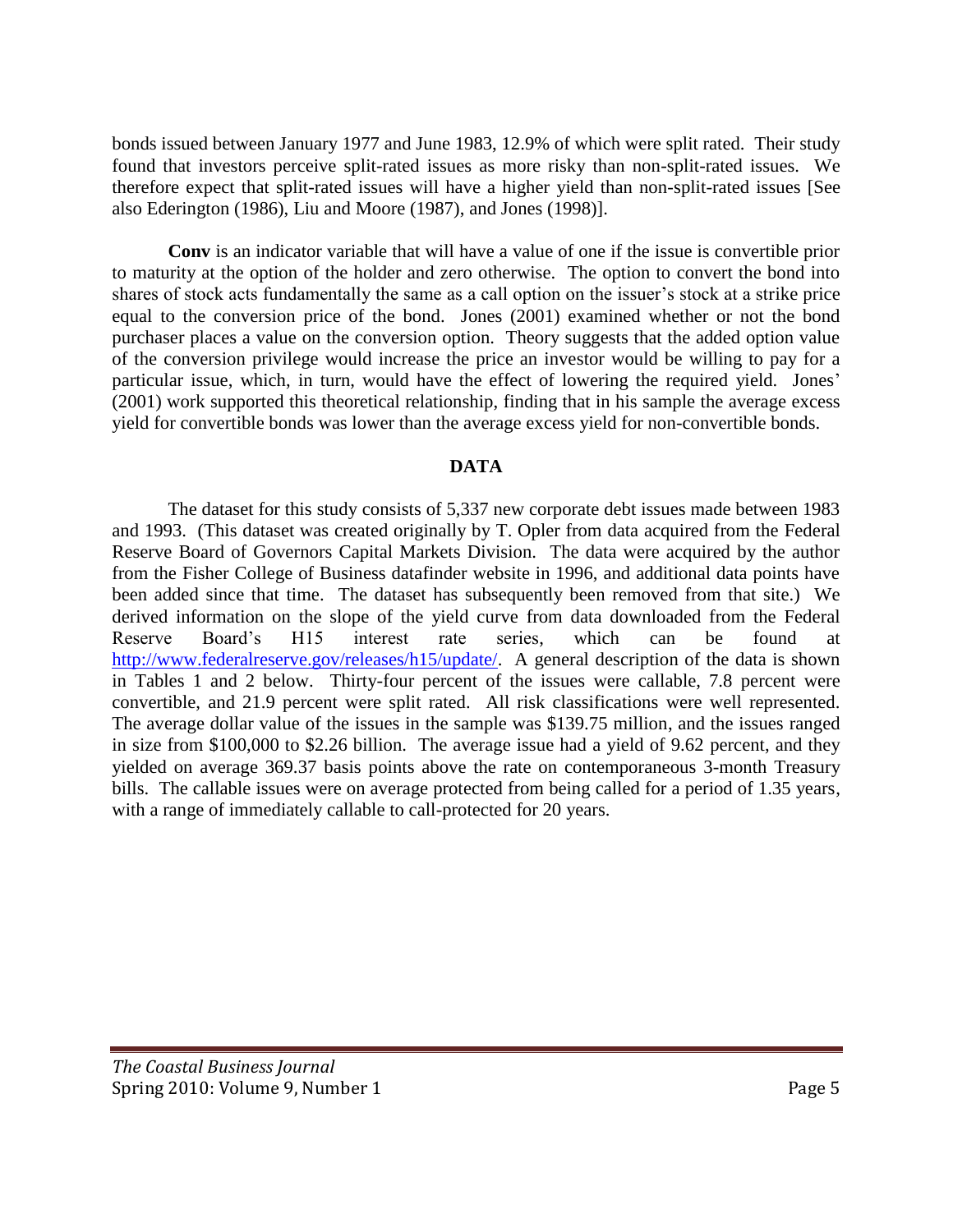| Table 1.<br>Frequencies of Categorical Variables<br>$N = 5337$ |        |        |  |  |  |  |
|----------------------------------------------------------------|--------|--------|--|--|--|--|
| Variable                                                       | Number | $\%$   |  |  |  |  |
| Callable                                                       | 1816   | 34.0%  |  |  |  |  |
| Convertible                                                    | 415    | 7.8%   |  |  |  |  |
| Split                                                          | 1169   | 21.9%  |  |  |  |  |
| Very High Grade                                                | 269    | 5.04%  |  |  |  |  |
| <b>High Grade</b>                                              | 2769   | 51.88% |  |  |  |  |
| Medium Grade                                                   | 1126   | 21.10% |  |  |  |  |
| Speculative Grade                                              | 1173   | 21.98% |  |  |  |  |

| Table 2.                                                            |           |           |            |                       |  |  |  |  |
|---------------------------------------------------------------------|-----------|-----------|------------|-----------------------|--|--|--|--|
| <b>Descriptive Statistics of Continuous Variables</b><br>$N = 5337$ |           |           |            |                       |  |  |  |  |
|                                                                     | Minimum   | Maximum   | Mean       | <b>Std. Deviation</b> |  |  |  |  |
| $SIZE$ (million of \$)                                              | .1000     | 2260.0000 | 139.748698 | 122.0392763           |  |  |  |  |
| Term (years)                                                        | 1.0000    | 99.0000   | 14.882518  | 10.0015304            |  |  |  |  |
| YLD $(\%)$                                                          | 3.4500    | 19.8900   | 9.621316   | 2.3004184             |  |  |  |  |
| XYTB03 (%)                                                          | .0000     | 14.2700   | 3.693705   | 1.9016415             |  |  |  |  |
| CallProt                                                            | .0000     | 20.0000   | 1.350009   | 2.5649064             |  |  |  |  |
| Oty (basis points)                                                  | .00       | 1427.00   | 369.3705   | 190.16415             |  |  |  |  |
| Slope                                                               | $-.00962$ | .15260    | .0774309   | .03842598             |  |  |  |  |

#### **RESULTS**

The offering yields on each of the 5,337 issues were regressed on the explanatory variables noted in the Model Description section above using the SPSS statistical analysis package. Based on the discussion above, the expected sign of each of the explanatory variables is presented in Table 3 below.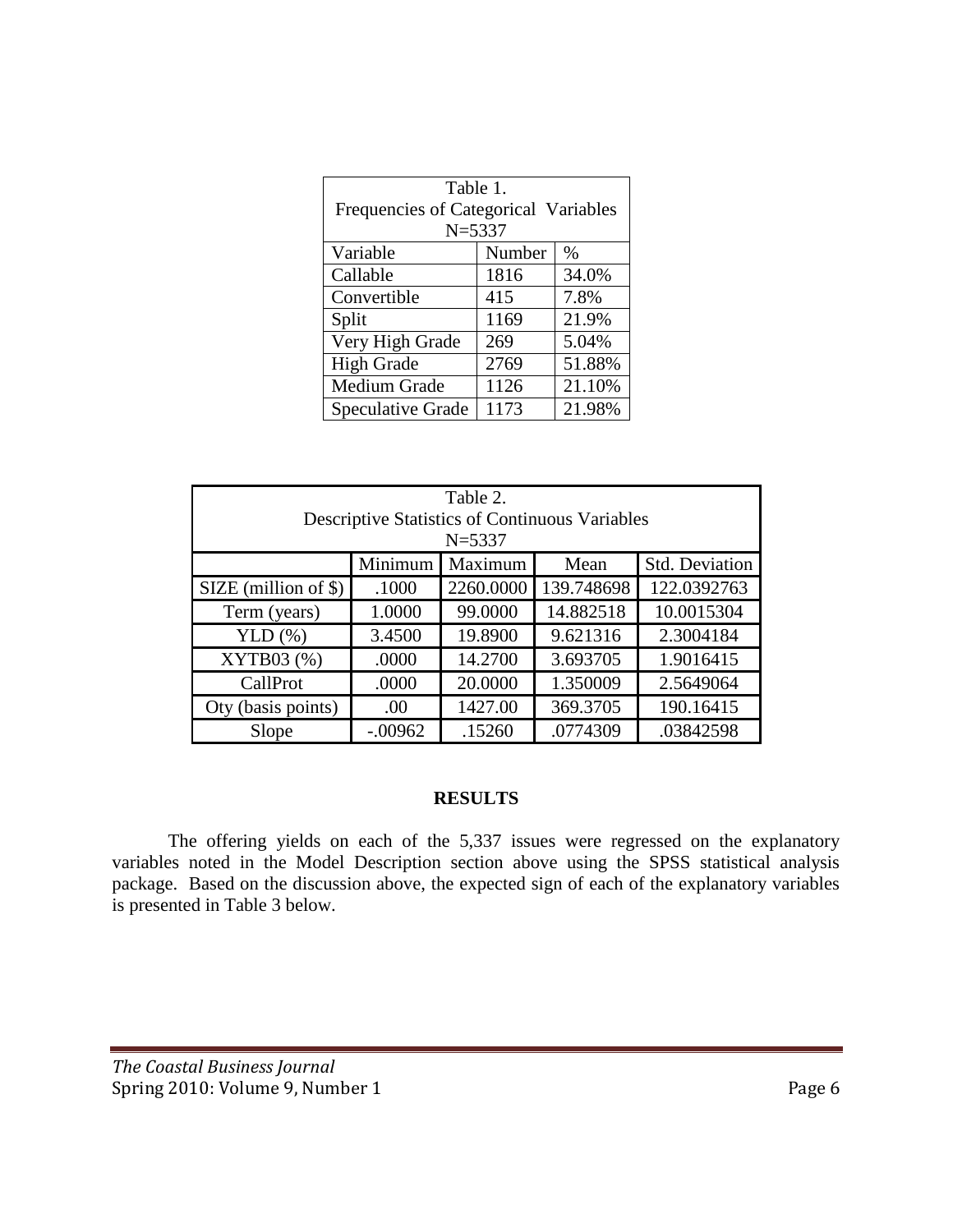| Table 3.<br>Expected Sign of the Coefficient of Each Explanatory Variable |                        |  |  |  |  |
|---------------------------------------------------------------------------|------------------------|--|--|--|--|
| Variable                                                                  | <b>Effect on Yield</b> |  |  |  |  |
| Callable (b)                                                              | $+$                    |  |  |  |  |
| Size(c)                                                                   |                        |  |  |  |  |
| Term(c)                                                                   | $^{+}$                 |  |  |  |  |
| Convertible (b)                                                           |                        |  |  |  |  |
| Split Rated (b)                                                           | $^{+}$                 |  |  |  |  |
| Call Protection (c)                                                       |                        |  |  |  |  |
| Credit Quality (b)                                                        |                        |  |  |  |  |
| Yield Curve Slope (c)                                                     |                        |  |  |  |  |

The results of the regression are provided in table 4 below.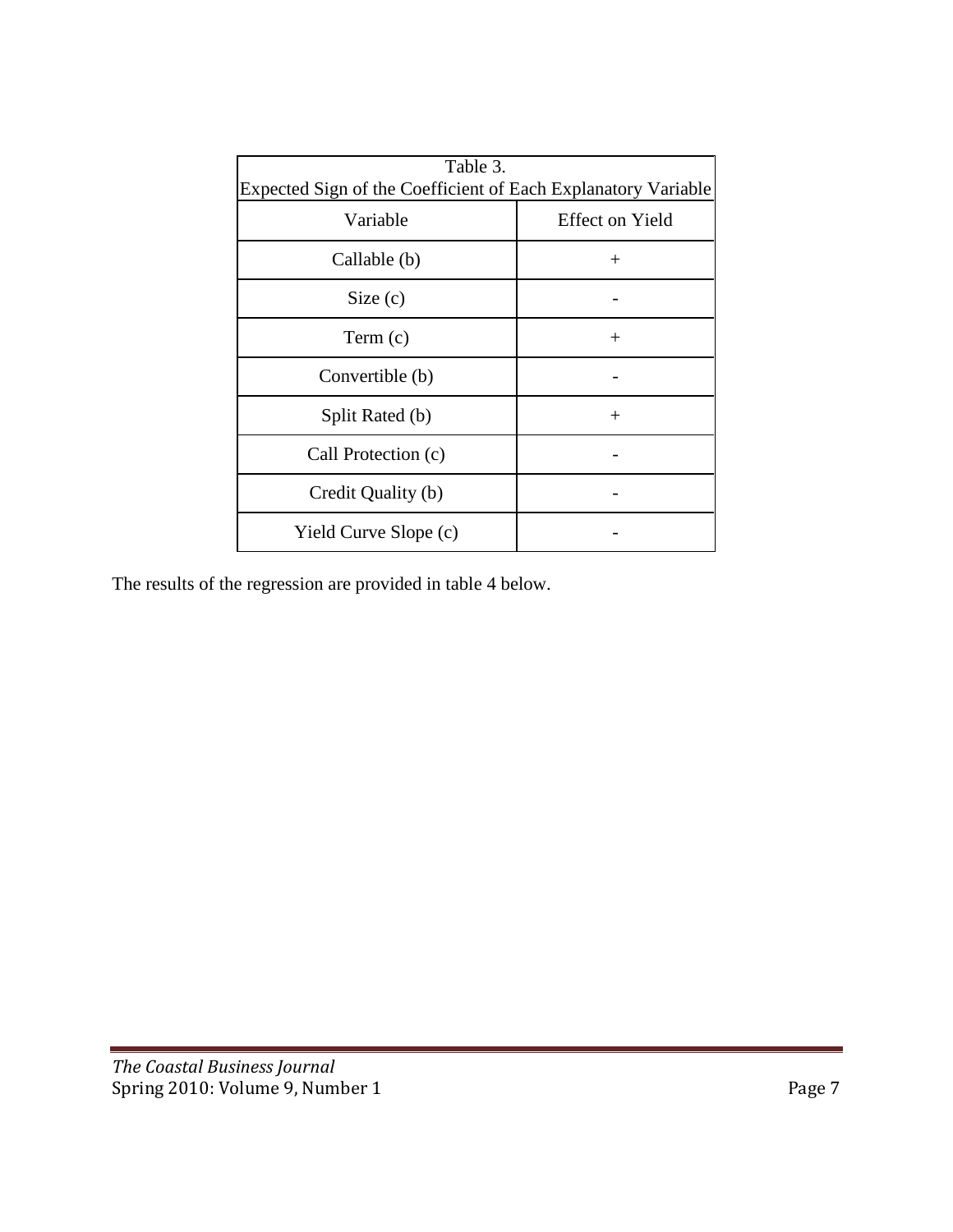| Table 4.                                                                                       |                          |           |                                |                              |                      |                               |  |  |  |
|------------------------------------------------------------------------------------------------|--------------------------|-----------|--------------------------------|------------------------------|----------------------|-------------------------------|--|--|--|
| Results of Linear Regression of the Model<br>$YLD = \alpha + \sum \beta_i CV_i + \delta Slope$ |                          |           |                                |                              |                      |                               |  |  |  |
| Variable                                                                                       | Expected                 |           | Unstandardized<br>Coefficients | Standardized<br>Coefficients | t                    | Sig.                          |  |  |  |
|                                                                                                | Sign                     | B         | Std.<br>Error                  | <b>Beta</b>                  | B                    | Std. Error                    |  |  |  |
| (Constant)                                                                                     |                          | 12.871    | .092                           |                              | 140.152              | .000                          |  |  |  |
| Callable                                                                                       | $+$                      | 1.032     | .078                           | .212                         | 13.195               | .000                          |  |  |  |
| <b>CONV</b>                                                                                    | $\overline{\phantom{0}}$ | $-4.172$  | .096                           | $-.486$                      | $-43.410$            | .000                          |  |  |  |
| CP                                                                                             | $\overline{\phantom{0}}$ | $-.043$   | .013                           | $-.048$                      | $-3.238$             | .001                          |  |  |  |
| Split                                                                                          | $+$                      | .318      | .056                           | .057                         | 5.653                | .000                          |  |  |  |
| Vhigh                                                                                          | $\overline{\phantom{0}}$ | $-.024$   | .108                           | $-.002$                      | $-.218$              | .827                          |  |  |  |
| High                                                                                           |                          | $-.618$   | .060                           | $-.133$                      | $-10.340$            | .000                          |  |  |  |
| Med                                                                                            | $\overline{\phantom{0}}$ | $-2.377$  | .075                           | $-.428$                      | $-31.665$            | .000                          |  |  |  |
| Slope                                                                                          | $\overline{a}$           | $-14.870$ | .627                           | $-.248$                      | $-23.712$            | .000                          |  |  |  |
| <b>SIZE</b>                                                                                    | $\overline{\phantom{0}}$ | $-.001$   | .000                           | $-.034$                      | $-3.355$             | .001                          |  |  |  |
| Term                                                                                           | $^{+}$                   | .011      | .003                           | .047                         | 4.330                | .000                          |  |  |  |
|                                                                                                |                          |           | $\mathbf R$                    | R Square                     | Adjusted R<br>Square | Std. Error of<br>the Estimate |  |  |  |
|                                                                                                |                          |           | .682(a)                        | .465                         | .464                 | 1.68379                       |  |  |  |

Note that the signs for all explanatory variables are as expected, and that the model has an adjusted  $R^2$  of 0.465. The only variable that does not present as statistically significant is the indicator variable for very-high-grade debt. Recall from the model discussion above that the credit quality indicators are additive in nature; an additional indicator is affixed above the baseline of speculative grade, and this indicates the average additional reduction in required yield attendant with the increase in credit quality. On average, Medium-grade issues have a required yield 238 basis points lower than Speculative-grade; High-grade issues have a required yield 62 basis points lower than Medium-grade issues, and Very-High grade issues have a required yield only 2 basis points lower than High-grade issues. The model does not provide evidence to support the notion that the two-basis-point difference is statistically different from zero. This result is consistent with the result found in Jones (2000). Perhaps the market is either unable or unwilling to differentiate between high-grade debt and very-high-grade debt. The remaining explanatory variables are all significant with the expected sign and will therefore not be further discussed here.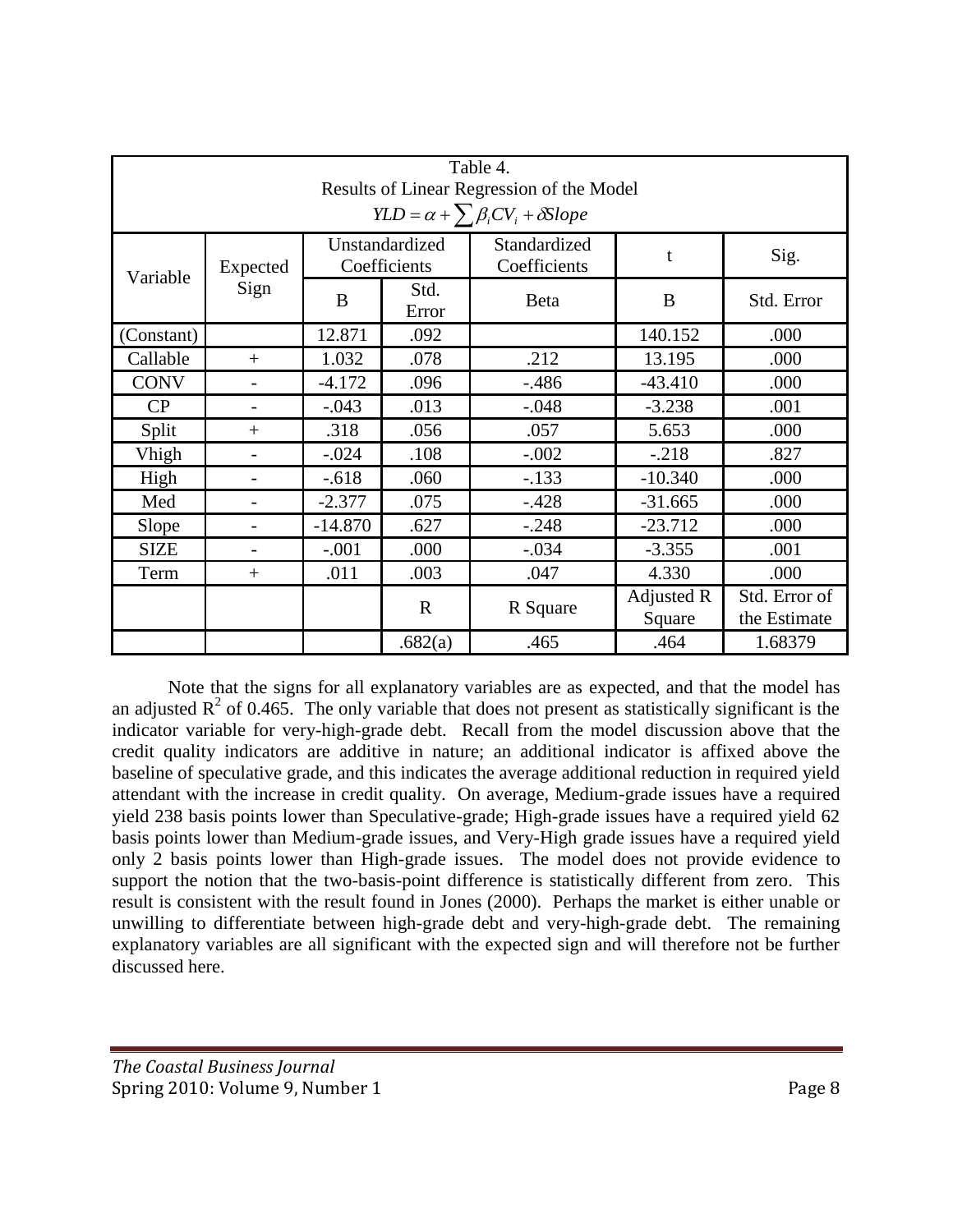## **CONCLUSIONS**

The explanatory variable of particular interest in this study is the slope coefficient of the Treasury yield curve on the issue date for each bond issue. The interpretation of the results relative to the coefficient of the slope variable depends upon a number of assumptions discussed or alluded to above, and restated here.

- 1. The slope of the Treasury yield curve is a proxy for the market's expectation of the future direction of interest rates. For example, a positive slope suggests that the market expects future interest rates will be higher than current interest rates.
- 2. Because bond issuers would be foolish to call an existing bond issue and replace it with a higher-interest-rate issue, bonds are only likely to be called when interest rates are lower than when the issue was originally floated.
- 3. The slope of the yield curve serves as a proxy for the likelihood that a bond will be called. The greater the likelihood (i.e., the more negative the slope), the greater the required premium and the lower the likelihood (i.e., the more positive the slope), the lower the required premium.

The results support the assertion that the likelihood of a bond call can impact a bond's required yield at the time of issue, and consequently, its issue price. The results indicate that a one-percent increase in the slope of the yield curve results in a decrease in the bond's offering yield of approximately 14.9 percent. This number seems staggering until we look at the average slope over the 30-year yield curve. The average slope was only 0.08 percent, and the maximum estimated slope was only 0.15 percent. At the maximum, the slope of 0.15 percent would result in a 2.2 percent reduction in the bond's offering yield, and the average slope of 0.08 percent would result in a 1.2 percent offering yield reduction.

Simply put, the results of this model seem to suggest that the slope of the yield curve can serve as a proxy for the call risk on a callable bond. Bond issuers should perhaps pay attention to movements in the yield curve when determining when to float an issue. Issuing callable debt in an environment of low-to-negative-sloping yield curves may save the issuer something in offering yield.

#### **REFERENCES**

Allen, D.S., R.E. Lamy, and G.R. Thompson, 1990, "The Shelf Registration of Debt and Self Selection Bias," *Journal of Finance* 45(1), 275-287.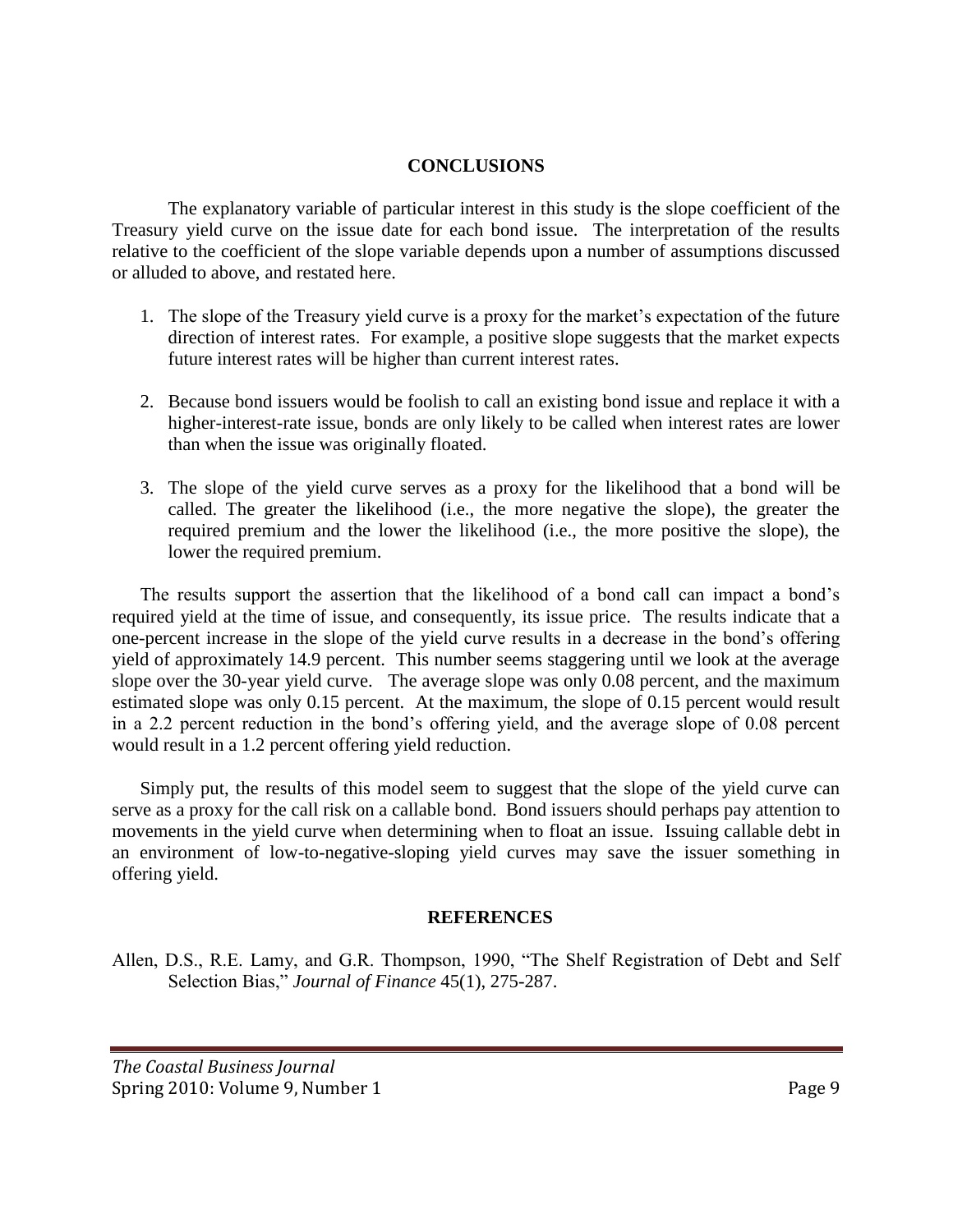- Altinkilic, O. and R.S. Hansen, 2000, "Are There Economies of Scale in Underwriting Fees? Evidence of Rising External Financing Costs," *Review of Financial Studies* 13(1), 191- 218.
- Billingsley, R.S., R.E. Lamy, M.W. Marr and G.R. Thompson, 1985, "Split Ratings and Bond Reoffering Yields," *Financial Management* 14(2), 59-65.
- Blackwell, D.W., M.W. Marr, and M.F. Spivey, 1990, "Shelf Registration and the Reduced Due Diligence Argument: Implications of the Underwriter Certification and the Implicit Insurance Hypothesis," *Journal of Financial and Quantitative Analysis* 25(2), 245-259.
- Capital Markets Division Federal Reserve Board of Governors.
- Chatfield, R.E., and R.C. Moyer, 1986, "Putting Away Bond Risk: An Empirical Examination of the Value of the Put Option on Bonds," *Financial Management* 15(2), 26-33.
- Ederington, L.H., 1986, "Why Split Ratings Occur," *Financial Management* 15(1), 37-47.
- Fisher, L., 1959, "Determinants of Risk Premiums on Corporate Bonds," *Journal of Political Economy* 67(2), 217-237.
- Jewell, J. and M.B. Livingston, 1998, "Split Ratings, Bond Yields, and Underwriter Spreads," *Journal of Financial Research* 21(2), 185-204.
- Jones, W. 1998, "The Effect of Split Ratings on Bond Yields and the Informational Quality of Rating Agencies," *Southern Business Review* 24(1), 17-24.
- Jones, W. M. "The Effect of Underwriter Prestige on Offering Yield." *Southwest Business and Economics Journal*, 9. 2000. pp. 23-30.
- Jones, Wesley M., Jr., "The Effect of The Conversion Privilege on Offering Yield," *Proceedings, Southeastern Chapter of the Institute for Operations Research and the Management Sciences*, October, 2001, pp. 387-394
- Jones, Wesley M., Jr., "The Effect of the Yield Curve on Bond Risk Premia," *Proceedings, Southeastern Chapter of the Decision Sciences Institute*, February 2002, pp. 73-75.
- Liu, P. and W.T. Moore, 1987, "The Impact of Split Bond Ratings on Risk Premia," *The Financial Review* 22(1), 71-85.
- Livingston, M. and R.E. Miller, 2000, "Investment Bank Reputation and the Underwriting of Nonconvertible Debt," *Financial Management* 29(2), 21-34.
- Livingston, M., H. Pratt and C. Mann, 1995, "Drexel, Burnham, Lambert's Debt Issues," *Journal of Fixed Income* 4(4), 58-75.
- Logue, D.E., and R.J. Rogalski, 1979, "Does It Pay to Shop Around for a Bond Underwriter?" *Harvard Business Review* 57(4), 111-117.
- Moody's Bond Survey various editions.
- Rogowski, R.J., and E.H. Sorensen, 1985, "Deregulation in Investment Banking: Shelf Registrations, Structure and Performance," *Financial Management* 16(1), 5-15.
- Sorensen, E., 1979, "The Impact of Underwriting Method and Bidder Competition Upon Corporate Bond Interest Cost," *Journal of Finance* 34(4), 863-870.
- *The Wall Street Journal*, various issues.